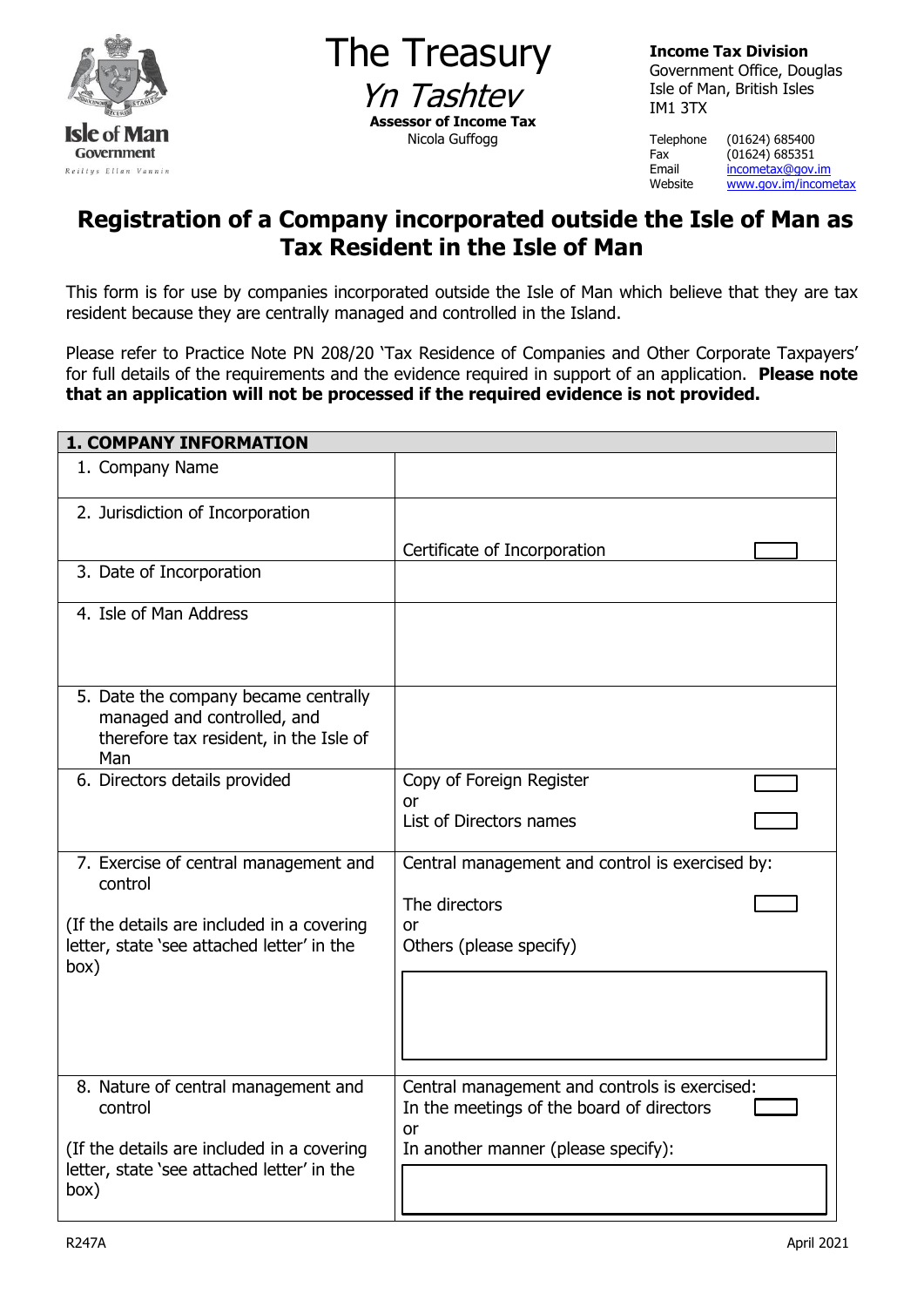| 9. Evidence of central management and                                                                                                                                         |                                     |  |
|-------------------------------------------------------------------------------------------------------------------------------------------------------------------------------|-------------------------------------|--|
| control                                                                                                                                                                       | Minutes of board meetings<br>or     |  |
| (Tick the box(es) to confirm the type<br>of evidence being provided to show<br>that management and control is<br>exercised in the Isle of Man)                                | Equivalent documentation            |  |
| What is the company's Accounting<br>10.<br>Period End Date?                                                                                                                   |                                     |  |
| What is<br>11.<br>the<br>company's                                                                                                                                            | <b>Financial Institution</b>        |  |
| classification under the Common<br>Reporting Standard (CRS)?                                                                                                                  | Non-Reporting Financial Institution |  |
|                                                                                                                                                                               |                                     |  |
|                                                                                                                                                                               | Non-Financial Entity (NFE)          |  |
| 12.<br>Is the company a constituent<br>entity of a multinational enterprise<br>(MNE) group for CbCR?                                                                          |                                     |  |
| 13.<br>Name and address of Isle of Man<br>based corporate service provider<br>acting for company or nominated<br>officer as required per section<br>63CA Income Tax Act 1970. |                                     |  |

#### **2. DECLARATION**

The person signing this declaration must be a director or secretary of the company.

### **I declare that the information given in this application is correct and complete to the best of my knowledge and belief.**

| Full Name: |                                                                        |
|------------|------------------------------------------------------------------------|
| Capacity:  | <b>Documents Attached</b>                                              |
| Signature: | Certificate of Incorporation<br>Board Minutes/Equivalent Documentation |
| Date:      |                                                                        |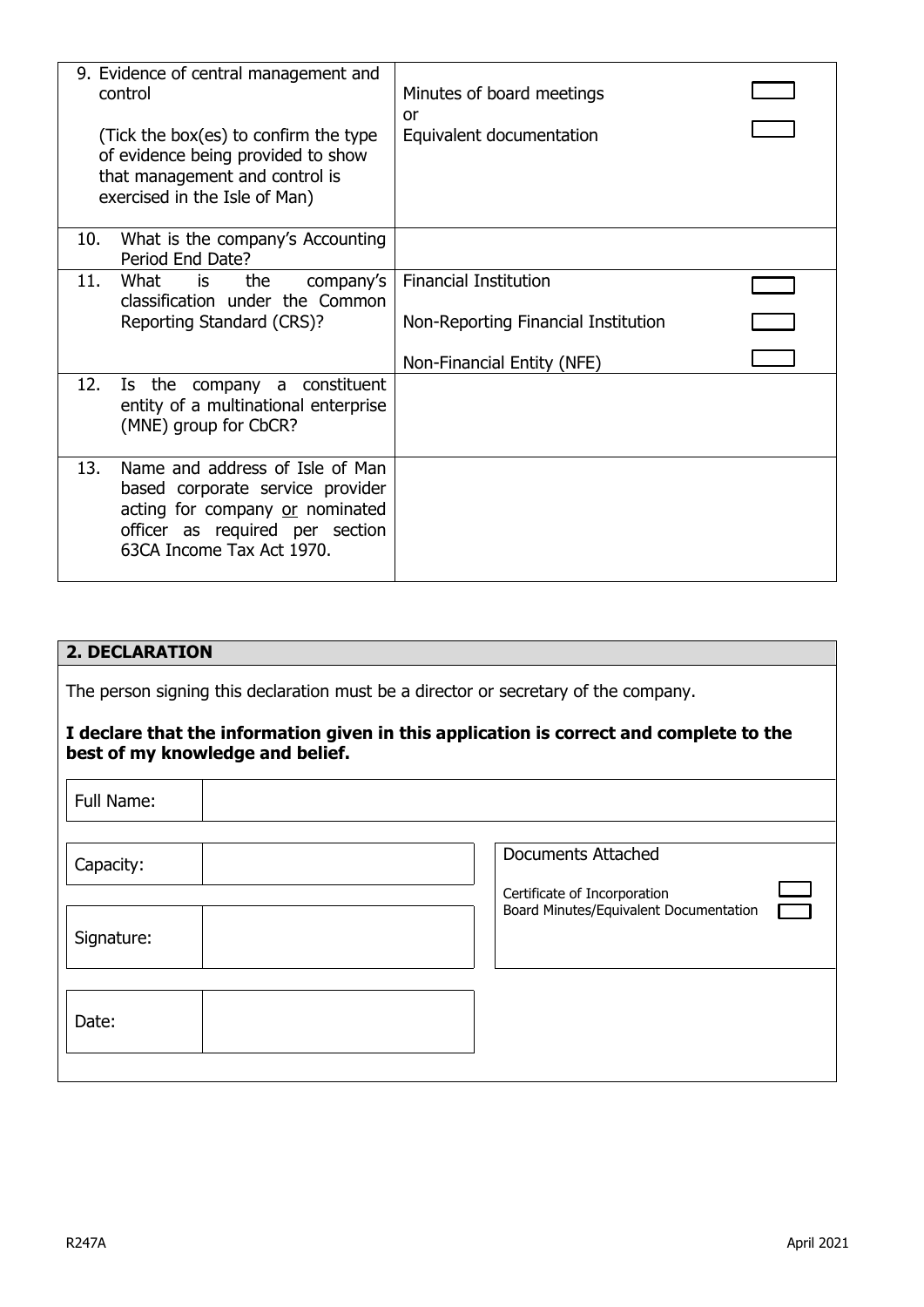### **3. Tax Agent (if applicable)**

If you would like someone else to act on behalf of the company in dealing with its tax affairs then please complete form R212C 'Appointment of Tax Agent by a Company' which can be found on the Income Tax Divisions website.

### **4. USE OF DATA**

The information you have provided on this form is required under the Isle of Man Income Tax Act 1970 for the purposes of the assessment and collection of income tax.

**Privacy Notice:** To find out more about how we collect and use personal information, contact our office or visit our website at https://www.gov.im/treasuryprivacynotice We will send you a paper copy if you telephone us or write to us using the contact details on this form.

The information provided on this form may also be used for compilation of Government Statistics.